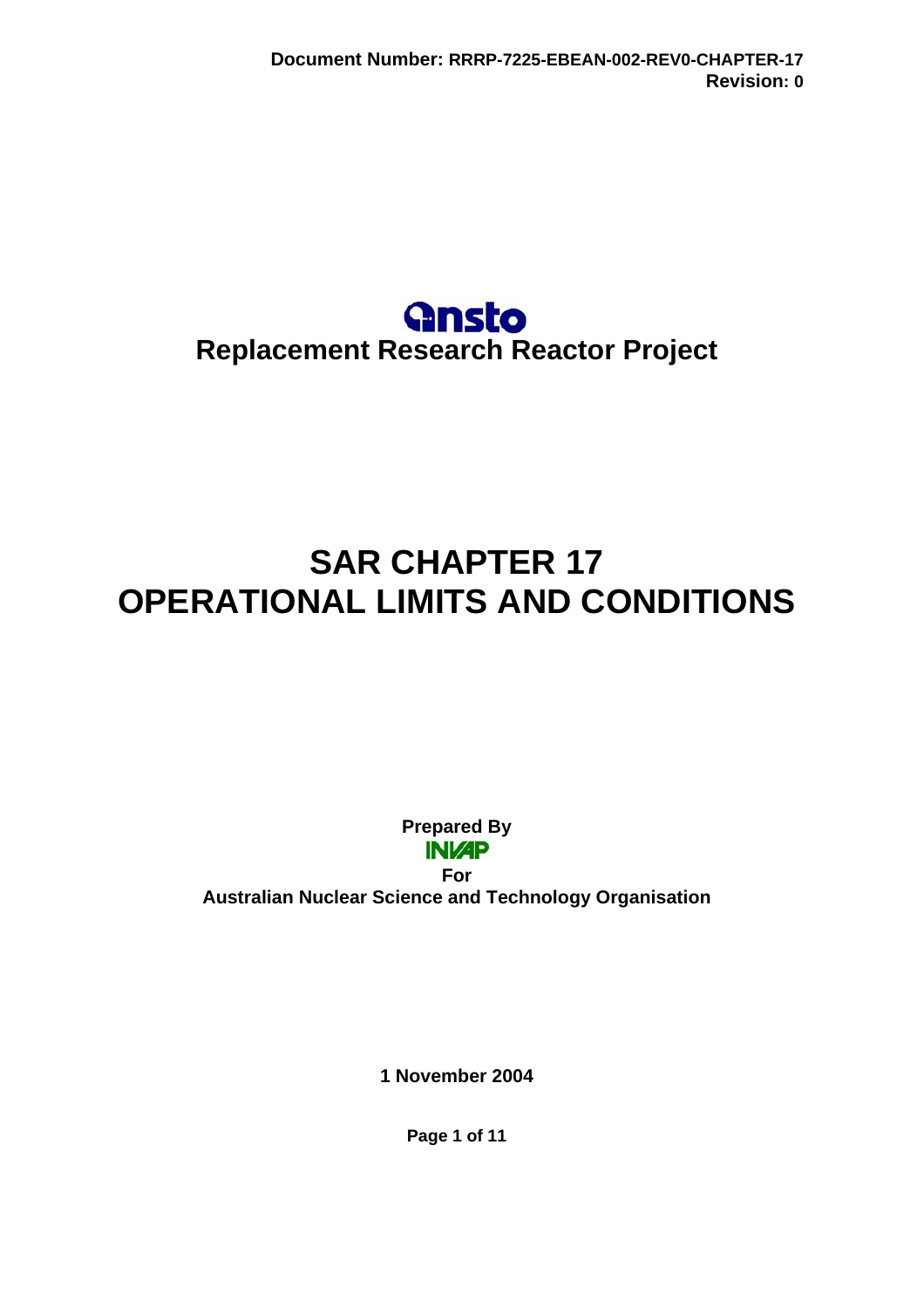| Document Title: SAR Chapter 17<br><b>Replacement Reactor Project</b><br><b>Operational Limits and Conditions</b><br>Ref No:<br><b>REVISION SHEET</b><br>Print name, date and sign or initial<br>Prepared<br>Checked/<br>Approved<br>Revision<br><b>Description of Revision</b><br>Reviewed<br>Letter<br><b>KWH</b><br><b>GW</b><br>Original Issue for public release<br><b>MS</b><br>0 |  |
|----------------------------------------------------------------------------------------------------------------------------------------------------------------------------------------------------------------------------------------------------------------------------------------------------------------------------------------------------------------------------------------|--|
|                                                                                                                                                                                                                                                                                                                                                                                        |  |
|                                                                                                                                                                                                                                                                                                                                                                                        |  |
|                                                                                                                                                                                                                                                                                                                                                                                        |  |
|                                                                                                                                                                                                                                                                                                                                                                                        |  |
|                                                                                                                                                                                                                                                                                                                                                                                        |  |
|                                                                                                                                                                                                                                                                                                                                                                                        |  |
|                                                                                                                                                                                                                                                                                                                                                                                        |  |
|                                                                                                                                                                                                                                                                                                                                                                                        |  |
|                                                                                                                                                                                                                                                                                                                                                                                        |  |
|                                                                                                                                                                                                                                                                                                                                                                                        |  |
|                                                                                                                                                                                                                                                                                                                                                                                        |  |
|                                                                                                                                                                                                                                                                                                                                                                                        |  |
|                                                                                                                                                                                                                                                                                                                                                                                        |  |
|                                                                                                                                                                                                                                                                                                                                                                                        |  |
|                                                                                                                                                                                                                                                                                                                                                                                        |  |
|                                                                                                                                                                                                                                                                                                                                                                                        |  |
|                                                                                                                                                                                                                                                                                                                                                                                        |  |
|                                                                                                                                                                                                                                                                                                                                                                                        |  |
|                                                                                                                                                                                                                                                                                                                                                                                        |  |
|                                                                                                                                                                                                                                                                                                                                                                                        |  |
|                                                                                                                                                                                                                                                                                                                                                                                        |  |
|                                                                                                                                                                                                                                                                                                                                                                                        |  |
|                                                                                                                                                                                                                                                                                                                                                                                        |  |
|                                                                                                                                                                                                                                                                                                                                                                                        |  |
| Revision must be verified in accordance with the Quality Plan for the job.                                                                                                                                                                                                                                                                                                             |  |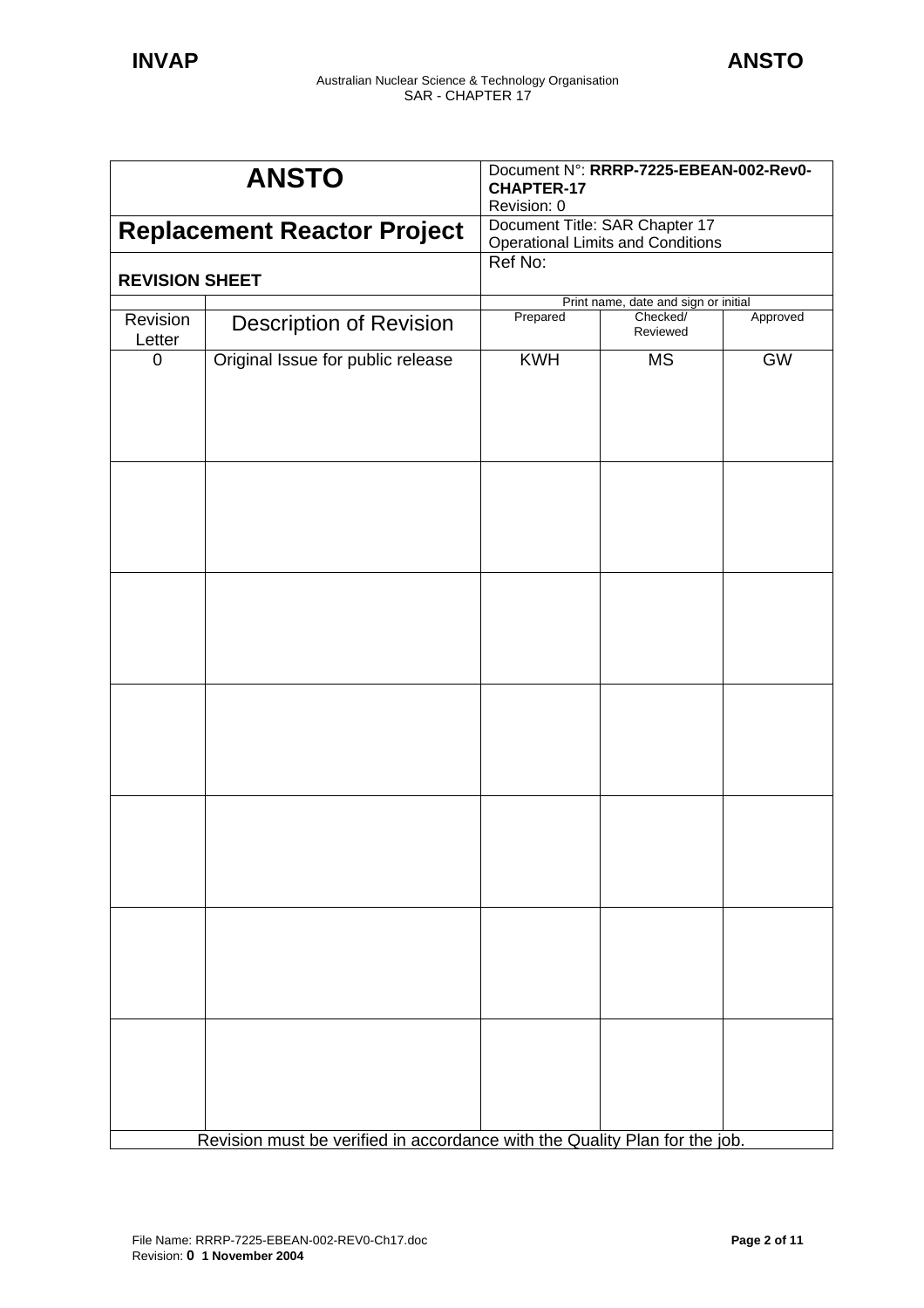## **TABLE OF CONTENTS**

# **17 [OPERATIONAL LIMITS AND CONDITIONS](#page-3-0)**

# **17.1 [Introduction](#page-3-0)**

- **[General](#page-3-0)**
- 17.1.2 [Applicability](#page-3-0)
- 17.1.3 [Content and Format of the Operational Limits and Conditions](#page-4-0)
- **17.2 [Safety Limits](#page-6-0)**
	- 17.2.1 [General](#page-6-0)
		- 17.2.2 [Fuel Plate Cladding](#page-6-0)
- **17.3 [Limiting Safety System Settings](#page-7-0)**
	- 17.3.1 [General](#page-7-0)

# **17.4 [LIMITING CONDITIONS FOR OPERATION](#page-8-0)**

- 
- 17.4.1 [General](#page-8-0)<br>17.4.2 Derivation [Derivation of Limiting Conditions for Operation](#page-8-0)

#### **17.5 [Surveillance Requirements](#page-9-0)**

- 17.5.1 [General](#page-9-0)
- 17.5.2 [Types of Surveillance](#page-9-0)
- 17.5.3 [Derivation of Surveillance Requirements](#page-9-0)

#### **17.6 [Administrative Requirements](#page-10-0)**

- 17.6.1 [Introduction](#page-10-0)
	- 17.6.2 [Organisation and Staffing](#page-10-0)<br>17.6.3 Review
	- 17.6.3 [Review](#page-10-0)<br>17.6.4 Reportii
	- [Reporting Requirements](#page-10-0)
	- 17.6.5 [Quality Assurance](#page-10-0)

*End of Table of Contents*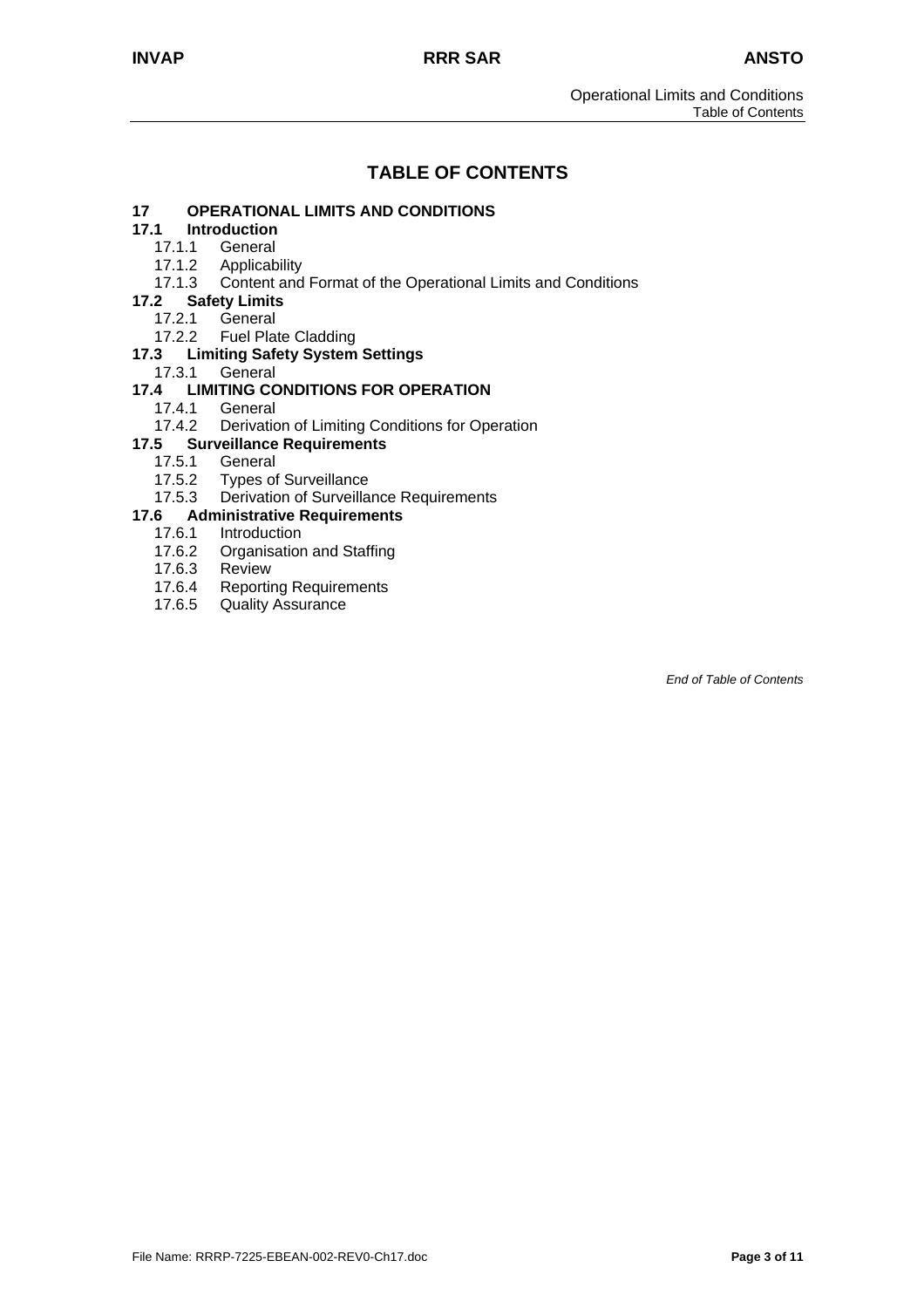## <span id="page-3-0"></span>**17 OPERATIONAL LIMITS AND CONDITIONS**

#### **17.1 INTRODUCTION**

The objectives of this chapter are:

- 1. To identify the safety requirements applicable to the Operational Limits and Conditions (OLCs).
- 2. To identify the criteria for Limiting Conditions for Operations in OLCs.
- 3. To identify the methodology by which the OLCs are derived.
- 4. To provide a listing of nominal safety limits and limiting safety system settings and indicative limiting conditions for operation.

A summary description of the structure, contents and format of the OLCs is provided. An indicative listing of safety limits, limiting safety system settings, other functions included in the OLCs and limiting conditions for operation are also provided together with a brief indication as to their bases.

It should be noted that some OLCs may need to be modified based upon the outcome of Hot Commissioning. In addition, it is anticipated that the OLCs are likely to be modified during the life of the Reactor Facility as operational experience is gained with the facility. Any such modifications will be performed in accordance with the appropriate procedure of modifications and subject to review and approval of ARPANSA as described in Chapter 13.

The actual OLCs are separate from the Safety Analysis Report (SAR).

#### **17.1.1 General**

The OLCs form an envelope or boundary of reactor parameter values and system conditions within which the operation of the reactor facility has been demonstrated in this SAR to be safe, and that the site personnel, the public and the environment are adequately protected from radiological hazards. Thus the OLCs contribute to the prevention of accidents and the mitigation of the consequences of accidents should they occur.

The OLCs lie within the Limiting Safety System Settings and represent an important basis for the operating organisation to be authorised to operate the facility. They have been submitted for review and approval in conjunction with this SAR as a part of ANSTO's application for a Facility Licence, Operating Authorisation for the Reactor Facility.

The OLCs are consistent with the IAEA Safety Series 35 – G1 Safety Assessment of Research Reactors and Preparation of the Safety Analysis Report (1994) and the draft Safety Standards Series Guide NS261 NS-G-4.3 Operational Limits and Conditions for Research Reactors (March 2000).

The OLCs are considered mandatory and will be complied with at all applicable times.

### **17.1.2 Applicability**

The OLCs discussed in this Chapter are applicable to the operation of the Replacement Research Reactor Facility (the Reactor Facility) after the reactor has been commissioned.

Specific limits that are applicable during the Commissioning phase following fuel loading are identified in commissioning plans and associated documentation. These OLCs will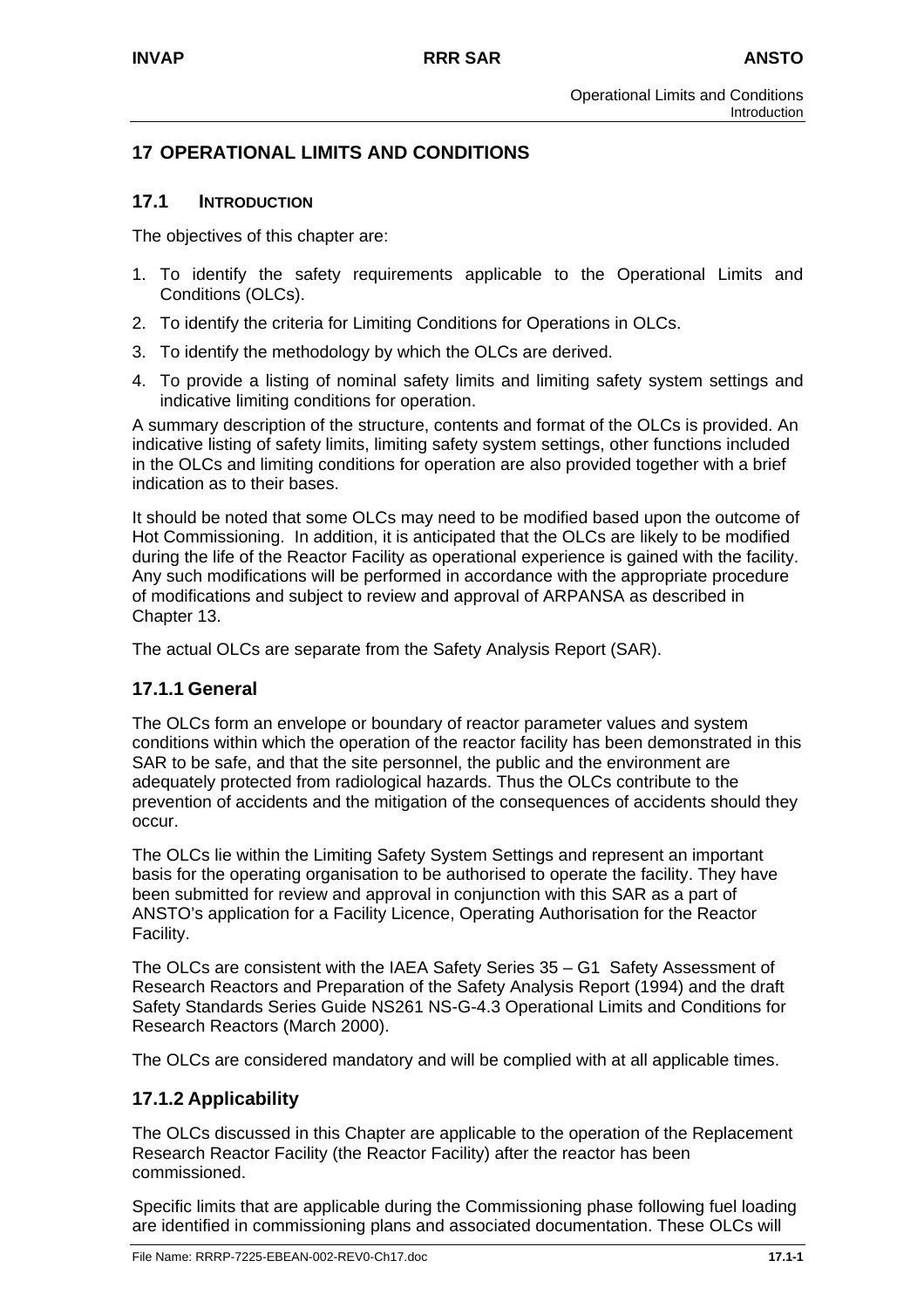<span id="page-4-0"></span>be a subset of the OLCs for normal operation. Additional OLCs that may be necessary for reactor operation under special conditions, such as the conduct of a particular experiment or the implementation of a modification to the reactor, will be defined as part of any related safety submission to ARPANSA.

#### **17.1.3 Content and Format of the Operational Limits and Conditions**

The OLCs were developed using the guidance of the U.S. Nuclear Regulatory Commission (NRC) NUREGs 1430 through 1434 (Standard Technical Specifications for Light Water Power Reactors), Revision 2 dated April 2001, as modified to reflect the specific design and licensing basis presented in the SAR and applicable regulatory processes. IAEA draft Safety Standards Series Guide NS261 NS-G-34.3, Operational Limits and Conditions for Research Reactors, dated March 2000, provided guidance to ensure consistency with the approach used to develop the OLCs as did IAEA Safety Guide NS-G-2.2, Operational Limits and Conditions and Operating Procedures for Nuclear Power Plants and ANSI/ANS-15.1-1990, The Development of Technical Specifications for Research Reactors. Nuclear Energy Institute (NEI) 01-03, Writer's Guide for the Improved Standard Technical Specifications, dated November 2001, the writer's guide for U.S. NRC NUREGs 1430 though 1434, ensured format, human factors principles and concepts were applied appropriately.

As a result, the OLCs are formatted in a manner consistent with international best practice and consist of the following.

#### **17.1.3.1 Objective**

To clearly identify the purpose of the Limiting Condition

#### **17.1.3.2 Limiting Condition**

The lowest functional capability or performance level of equipment or parameters required to meet the assumptions of the safety analyses is specified. When a limiting condition is not met, the required actions are followed.

An OLC is considered to be breached when a limiting condition is not met and the required actions are not carried out.

#### **17.1.3.3 Applicability**

The applicability of the OLC is identified in terms of operational state or other specific activity.

#### **17.1.3.4 Actions**

Conditions that result in the lowest functional capability or performance level not being met are identified clearly and in the event that a limiting condition is not met, required actions are specified to be taken. A time limit within which the action must be completed is identified. Completion times are based on engineering judgement and operational experience. Where practical, the Probabilistic Safety Assessment is used to establish appropriate completion times.

#### **17.1.3.5 Surveillance Requirements**

The surveillance requirements specifying the frequency and the scope of testing to show that the performance requirements associated with the limiting condition are clearly identified. Further explanation relating to the surveillance requirements is contained in Section 17.5.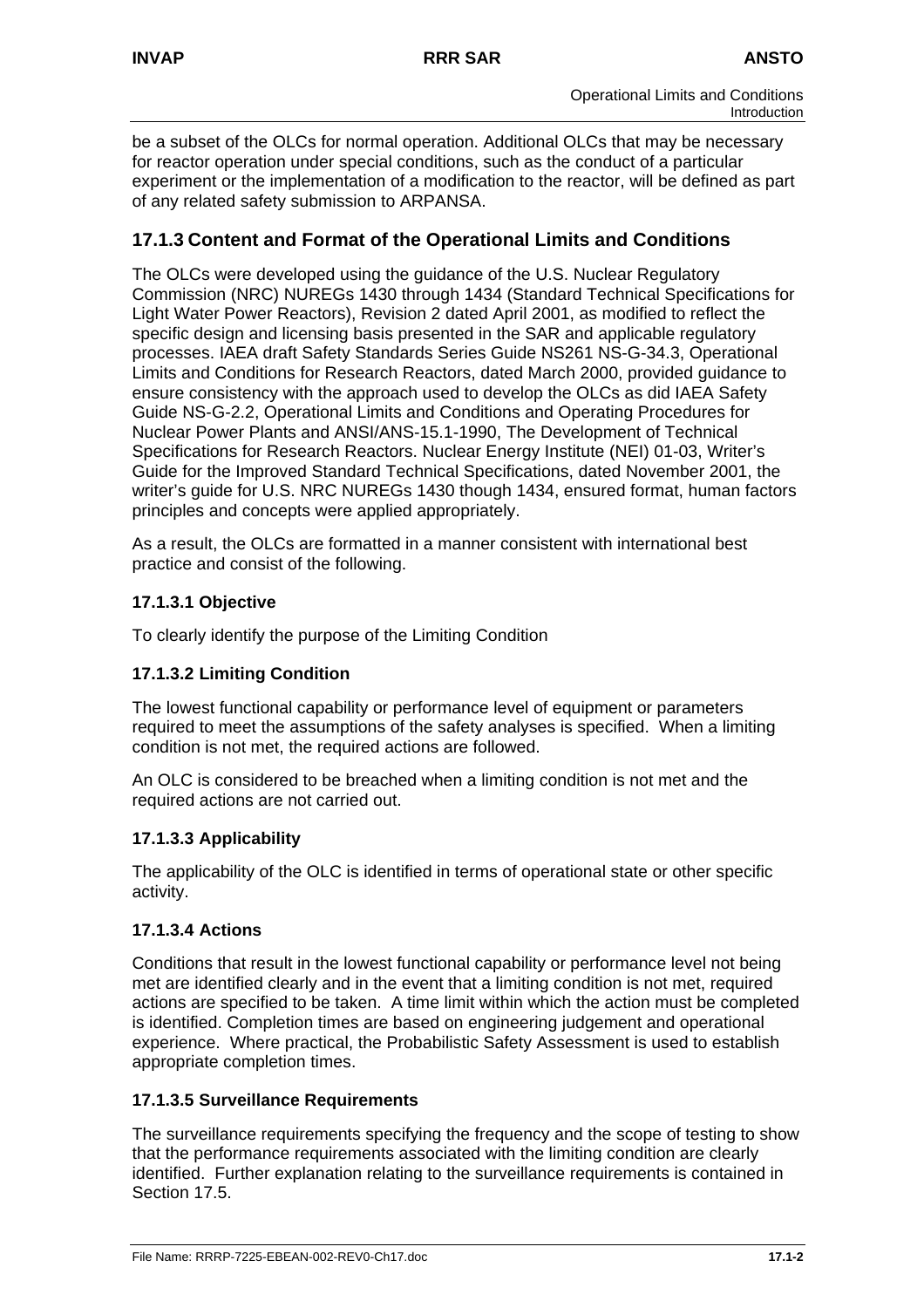#### **17.1.3.6 Bases**

Sufficient information is provided in the bases to allow a clear understanding of the nuclear safety significance of the OLC. The bases ensure that the consequences associated with any future modification or change to the OLC can be readily understood. No bases for design or administrative requirements are necessary.

Allowable values are specified for required protective functions. A channel is considered inoperable if its actual trip setpoint is not within its required allowable value.

Setpoints are determined from the analytic limits, corrected for defined process, calibration, and instrument errors. The allowable values are then determined based on the trip setpoint values, by accounting for the calibration-based errors. These errors are limited to reference accuracy, instrument drift, errors associated with measurement and test equipment, and calibration tolerance of loop components. The setpoints and allowable values determined in this manner provide adequate protection because instrument uncertainties, process effects, calibration tolerances, and instrument drift are accounted for and appropriately applied for the instrumentation.

Individual protective functions are required to be operable in the states or other conditions specified. A Reactor Protection System trip may be required to mitigate the consequences of a Design Basis Accident or transient. To ensure reliability for each Design Basis Accident, separate functions are provided within the Reactor Protection Systems. .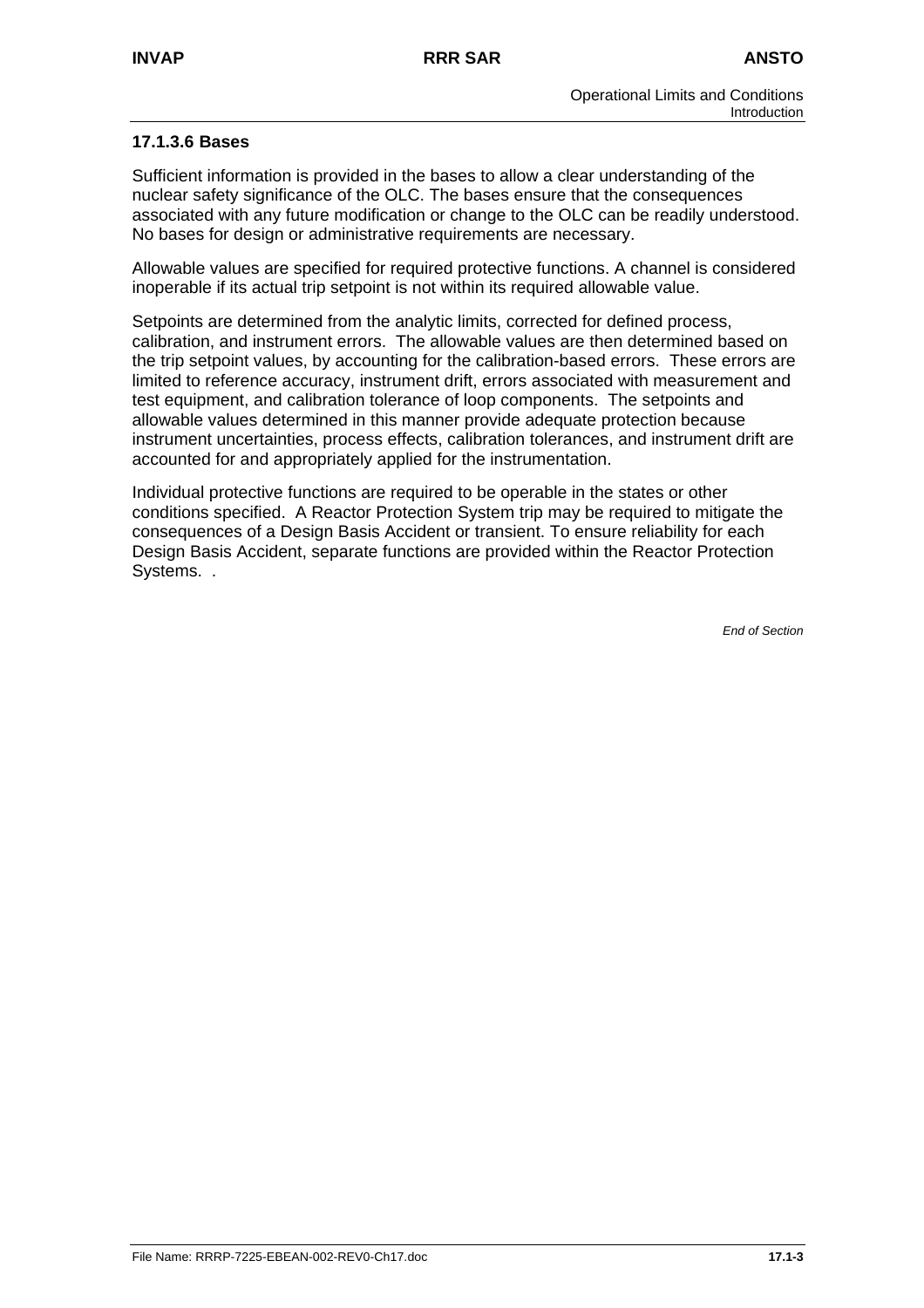#### <span id="page-6-0"></span>**17.2 SAFETY LIMITS**

#### **17.2.1 General**

Safety limits are established to protect the integrity of the principal physical barrier that guards against uncontrolled radioactive release. This principal physical barrier is the cladding of the fuel material. The safety limits are set on dominant measured process variables that may affect the integrity of the barrier and can be readily monitored and controlled.

Design criteria require that specified acceptable fuel design limits are not exceeded during steady state operation, normal operational transients, and anticipated operational occurrences. This is accomplished by having a departure from nucleate boiling (DNB) and flow instability (redistribution flow) design basis. This approach ensures that fuel temperatures remain well below the limit by providing a very high probability and confidence level that DNB and flow instabilities will not occur.

The restriction of a safety limit prevents overheating of the fuel and cladding, which could result in the release of fission products to the coolant. Because operation above the boundary of the nucleate boiling regime could result in excessive cladding temperatures, normal operation is restricted to within the subcooled regime. This very conservative measure prevents overheating of the fuel under the most extreme transients.

Sufficient information is provided in the basis of the safety limit to allow a clear understanding of its nuclear safety significance.

#### **17.2.2 Fuel Plate Cladding**

For the core of the Reactor Facility, the principal physical barrier is the cladding on the fuel plates and the safety limit relates to the maximum allowable temperature below which cladding integrity is ensured. As there is no direct measurement of the fuel cladding temperature, the safety limit is expressed in terms of related parameters.

Definition of the safety limit in terms of these parameters ensures that flow instability, Departure from Nucleate Boiling (DNB), and other potentially damaging thermalhydraulic phenomena are avoided for all operational states and design basis accident conditions.

Safety limits are derived from the nucleonic and thermal-hydraulic analyses and demonstrated to be acceptable by the safety analysis. Appropriate margins are incorporated into the safety limits.

Because both forced circulation and natural circulation can cool the core depending on the reactor's thermal power, different safety limits may be defined for each case.

When operating at power, there is a minimum acceptable combination of operating parameters for which the minimum DNB ratio is not less than the safety analysis limit and the enthalpy of the coolant in the reactor core is less than the enthalpy of saturated liquid. There exist acceptable combinations of parameters to avoid flow instabilities and an unacceptably low DNB ratio.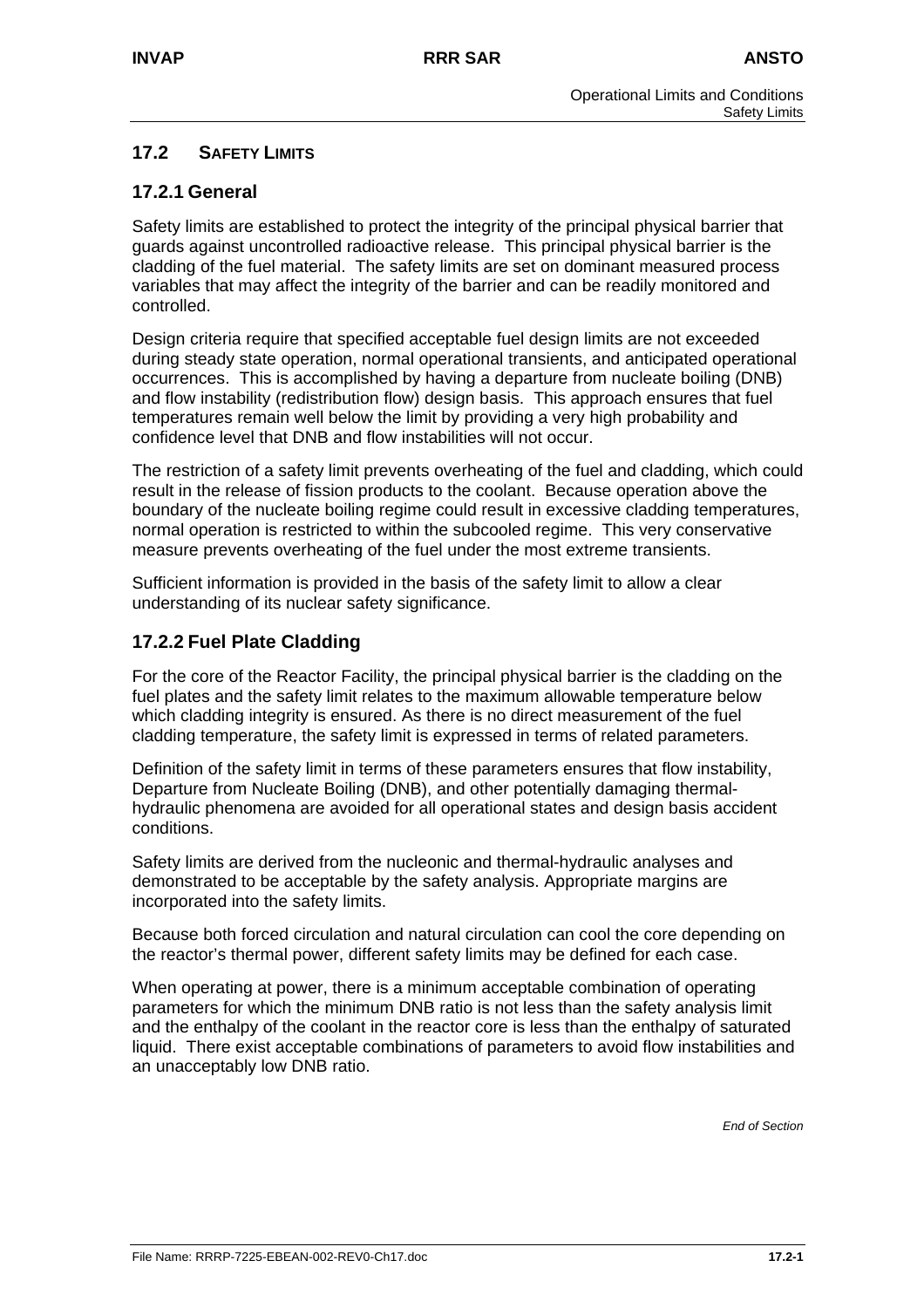#### <span id="page-7-0"></span>**17.3 LIMITING SAFETY SYSTEM SETTINGS**

#### **17.3.1 General**

The Safety Analysis identifies Safety Limits to process variables that are measured. To ensure that these are never exceeded Analytical Limits are derived which take account of a range of systems factors.

The parameter trip set points are determined from the Analytical Limits after allowance is made for process, calibration and instrument errors.

Each trip setpoint has a limiting allowable value which is the limit that the setpoint may have at any time that it is tested. If this limit is exceeded then corrective action will be required.

The allowable values therefore represent the design basis envelope of parameters that, if not exceeded, ensures the health and safety of the public against undue exposure to radiation. They are a means of preventing accidents and of mitigating their consequences should they occur.

Only those protective functions credited in the safety analysis are specified in the OLCs.

Instrumentation settings are defined for all states.

Not all trips are for the protection of the reactor.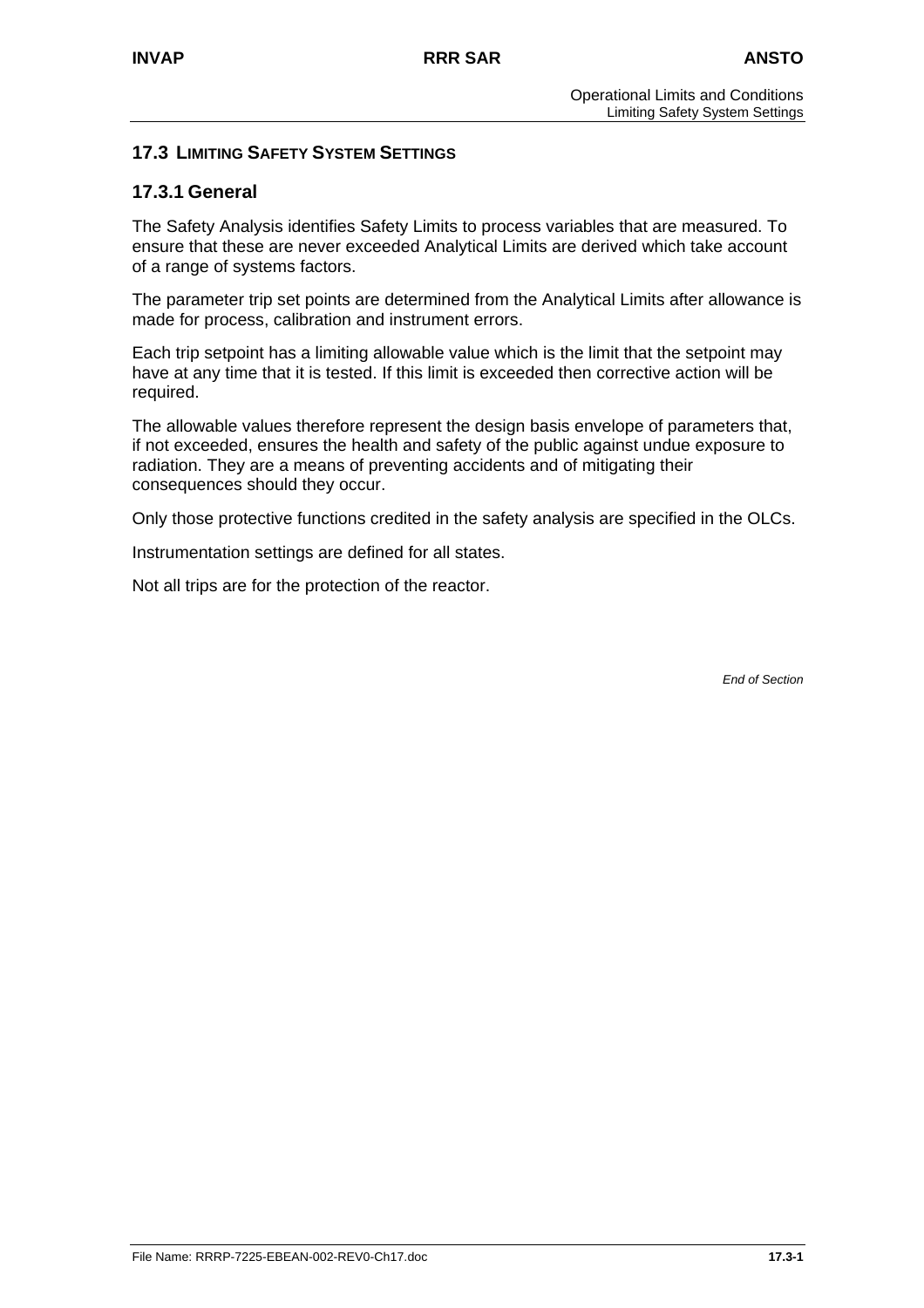# <span id="page-8-0"></span>**17.4 LIMITING CONDITIONS FOR OPERATION**

## **17.4.1 General**

The Limiting Conditions for Safe Operation are constraints on equipment and operational parameters which shall be adhered to in all applicable operational states of the reactor.

# **17.4.2 Derivation of Limiting Conditions for Operation**

The limiting conditions for safe operation include prescribed actions to be taken by the operating personnel in the event of a limiting condition not being met.

In some cases process variable or parameters that reach a Limiting Condition for Safe Operation initiate alarms to enable operating personnel to take appropriate action to prevent safety system settings from being exceeded. For example, some aspects of the minimum plant configuration are ensured by the limiting safety system settings of the Reactor Protection Systems.

The scope and content of the OLCs are based on the facility design described in this SAR. OLCs have been developed for any system, structure, component, limitation, analysis assumption or initial condition that meets safety-related criteria.

There are design features, such as materials of construction and geometric arrangements, which could have an effect on safety if altered. Such design features are not operational in nature, however, and therefore are not reflected in OLCs. Compliance with design features shall be guaranteed by means of the procedures to be implemented to address any future modification to the facility.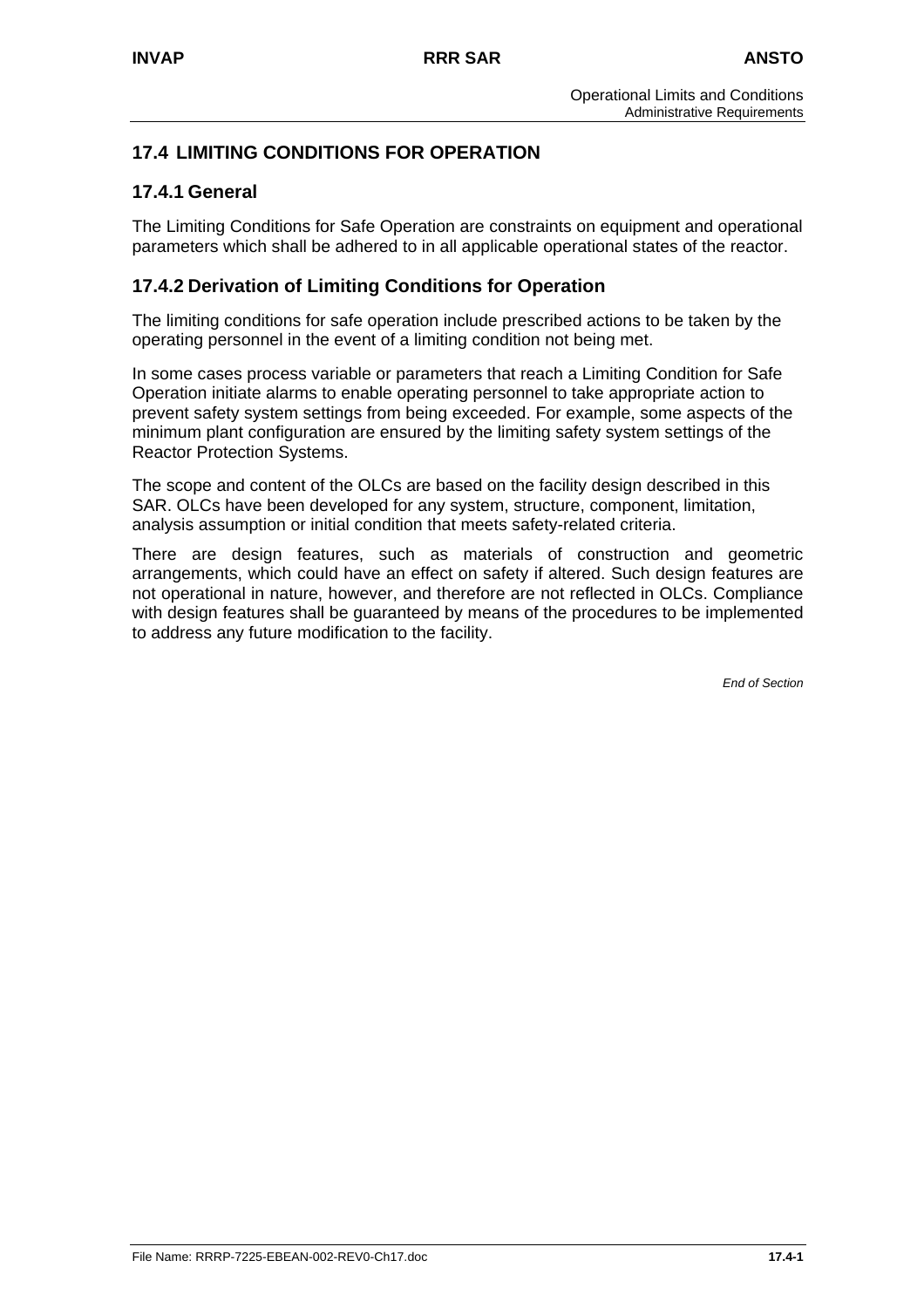#### <span id="page-9-0"></span>**17.5 SURVEILLANCE REQUIREMENTS**

#### **17.5.1 General**

The surveillance requirements specify the frequency and the scope of testing to show that the performance requirements associated with the limiting conditions for operation are being met.

#### **17.5.2 Types of Surveillance**

Surveillance requirements relate to testing, calibration, or inspection to assure that systems and components are operable. A system or component is operable when it is capable of performing its intended safety function. Surveillance requirements are established in order to provide a program for verifying operability. Although surveillance requirements must be met at all applicable times, performance is confirmed in accordance with the frequencies stipulated in the OLCs.

Surveillance testing is conducted in accordance with appropriate written procedures and instructions that are within the Quality Management System.

#### **17.5.3 Derivation of Surveillance Requirements**

Surveillance requirements are derived from international best practices, manufacturer recommendation, codes and standards, engineering judgement and design requirements as described in the SAR. Personnel safety and operational aspects are also taken into consideration in the derivation of the surveillance requirements.